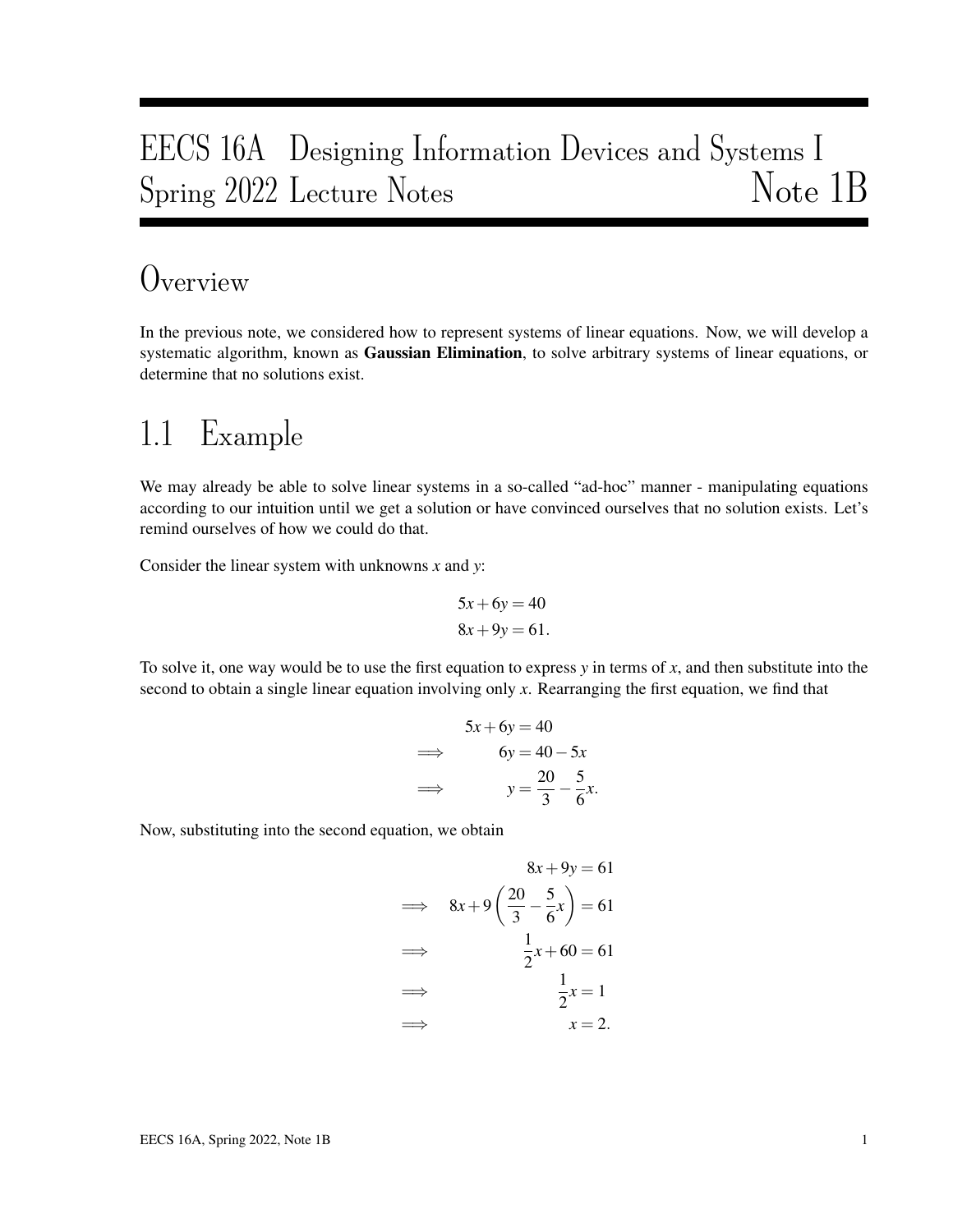Finally, substituting this value for  $x$  into our equation for  $y$  in terms of  $x$ , we find

$$
y = \frac{20}{3} - \frac{5}{6}x
$$
  
=  $\frac{20}{3} - \frac{5}{6} \cdot 2$   
= 5.

This ad-hoc, substitution-based approach worked well for this small system. However, as we start to consider larger systems, potentially with thousands or even millions of variables, manually solving them quickly becomes infeasible.

We need to develop a systematic approach to solve linear systems that generalizes well as the numbers of equations and variables increases. After developing this approach, we should be able to prove (at least to a certain level of rigor) that our approach is guaranteed to work whenever a solution to a linear system exists.

## 1.2 Gaussian Elimination

Gaussian elimination is an algorithm (a sequence of programmatic steps) that accomplishes this task. Specifically, it can be used to solve any arbitrarily large system of linear equations, or decide that no solution exists. Gaussian elimination isn't the *only* algorithm that does this (for instance, we could try writing an algorithm that formalizes the substitution-based approach that we tried above), but it's pretty good!

Side note: Gaussian elimination was named after Carl Friedrich Gauss, a German mathematician from the 18th century. Despite being its namesake, he did not invent it, though he contributed to its development. As it turns out, Gaussian elimination was initially developed in China over 2000 years ago!

In Europe, Gaussian elimination was refined over the course of 200 years by mathematicians including Newton, Rolle, and Gauss. To quote Newton,

And you are to know, that by each Æquation one unknown Quantity may be taken away, and consequently, when there are as many Æquations and unknown Quantities, all at length may be reduc'd into one, in which there shall be only one Quantity unknown.

To read about how it evolved, check out https://www.ams.org/notices/201106/ rtx110600782p.pdf!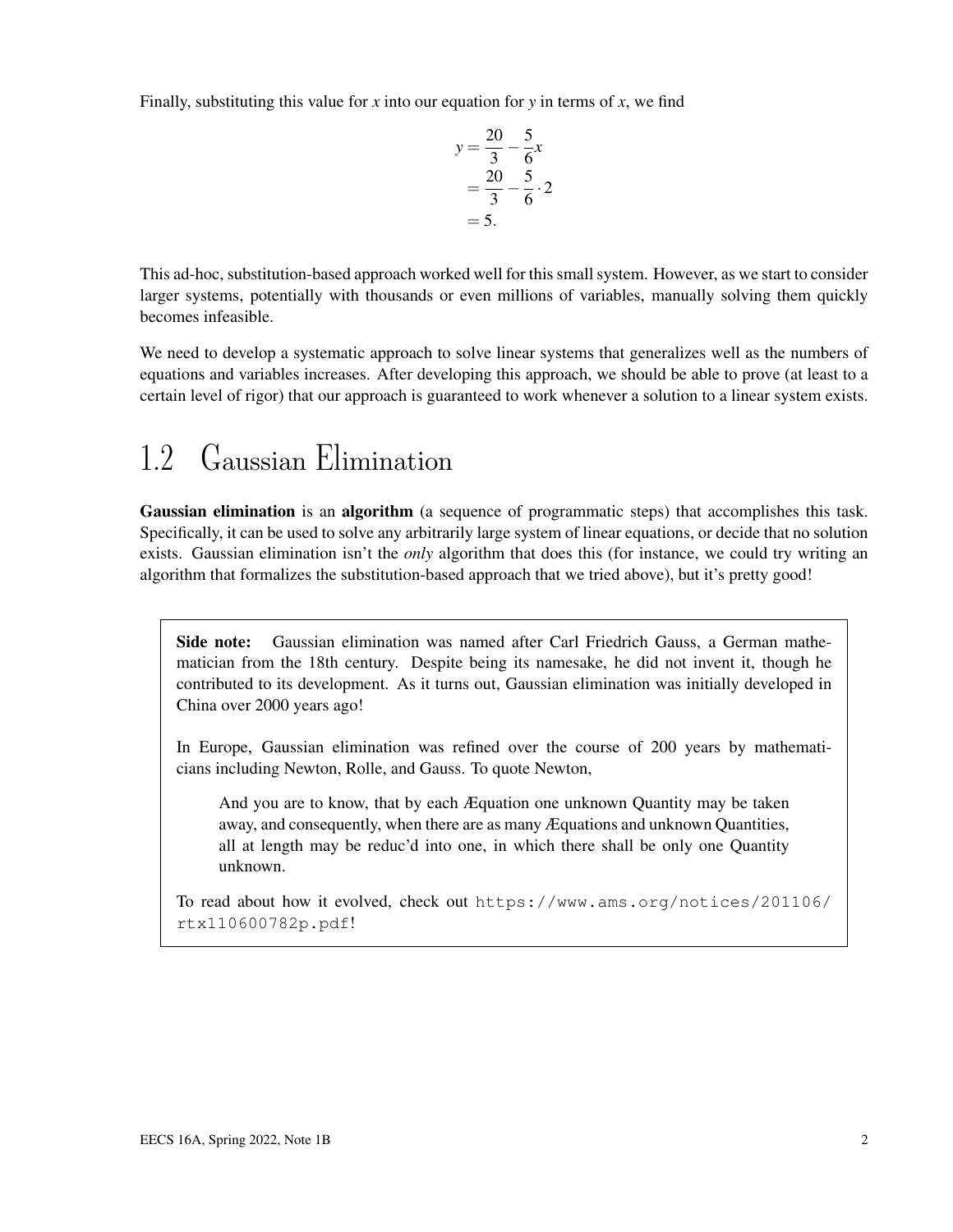### 1.2.1 Example

Before we look at a precise formulation of Gaussian elimination, let's look at an example of how it works, to build our intuition. Specifically, let's try solving the following example using Gaussian elimination:

$$
5x + 6y + z = 43
$$
 (1)  

$$
8x + 9y + 2z = 67
$$
 (2)  

$$
x + y + 4z = 19
$$
 (3)

Intuitively, the basic idea behind Gaussian elimination is to use each equation to *eliminate* one variable from all the subsequent equations, until we end up with an equation with just one unknown, which we can directly solve. (we'll make this intuition more rigorous in a moment). Let's try using the first equation to eliminate one of our unknowns - say,  $x$ . It would make sense to first **multiply** the first equation by  $1/5$ , in order to remove the coefficient of 5 in front of *x*. Thus, we obtain

$$
x + \frac{6}{5}y + \frac{1}{5}z = \frac{43}{5}.
$$
 (4)

Now, we will try to eliminate the variable x in (2) and (3). One way would be to write x in terms of  $y$ and substitute, like we did earlier. Instead, however, Gaussian elimination requires us to **add multiples** of (4) from (2) and (3), in order to accomplish the same goal (we'll see why we're currently trying to avoid substitution in a moment, when we make this process more rigorous).

Let's try eliminating x from (2) first. What multiple of (4) would be best to use? Well, since (4) has an x term, and we'd like it to cancel out with the 8*x* term from (2), it makes sense to multiply (3) by −8 and add it from  $(2)$  to produce  $(5)$ :

$$
(8x + 9y + 2z) - 8 \cdot \left(x + \frac{6}{5}y + \frac{1}{5}z\right) = 67 - 8 \cdot \frac{43}{5}
$$
  

$$
\implies \frac{-3}{5}y + \frac{2}{5}z = -\frac{9}{5}
$$
(5)

Similarly, it would make sense to simply subtract (4) itself from (3) (equivalently, to multiply (4) by  $-1$  and add it to (3)), since both (3) and (4) have an *x* term with a coefficient of unity. This produces

$$
(x+y+4z) - \left(x + \frac{6}{5}y + \frac{1}{5}z\right) = 19 - \frac{43}{5}
$$
  

$$
\implies -\frac{1}{5}y + \frac{19}{5}z = \frac{52}{5}.
$$
 (6)

Now, observe that (5) and (6) together form a linear system with just two unknowns: *y* and *z*, since *x* has been eliminated from the latter two equations. Now, let's see if we can repeat this process, using (5) to eliminate *y* from (6). First, as before, we should simplify things by scaling (5) to remove the coefficient of *y*. Multiplying (5) by  $-5/3$ , we obtain

$$
y - \frac{2}{3}z = 3. \quad (7)
$$

Again, we'd like to add some scalar multiple of (7) from (6), in order to eliminate *y* from (6). Since (6) has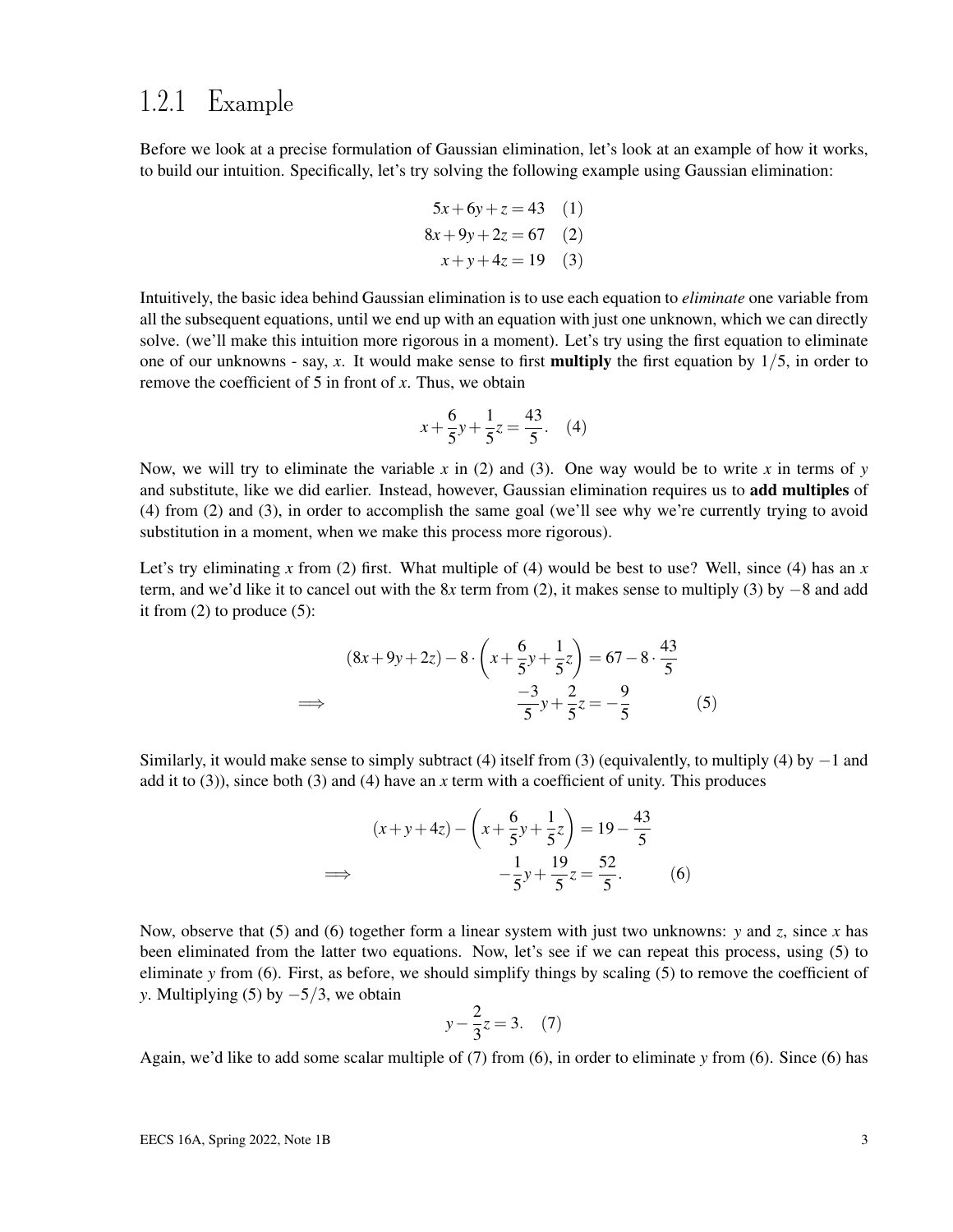$a (-1/5)y$  term, it makes sense to multiply (7) by  $1/5$  and add it to (6), which produces

$$
-\frac{1}{5}y + \frac{19}{5}z + \frac{1}{5}\left(y - \frac{2}{3}z\right) = \frac{52}{5} + \frac{1}{5} \cdot 3
$$
  

$$
\implies \frac{11}{3}z = 11. \tag{8}
$$

Now, (8) is a simple linear equation in only one variable, which we know how to immediately solve. Awesome! Rearranging a little, we see that

$$
z=3.
$$

When we did our initial example above, after solving for *x*, we substituted it into an equation for *y* in terms of *x*. Can we do something similar here? Specifically, do we have an equation for *x* or *y* in terms of just *z*?

Notice that the equation we used to eliminate *y* (Eq. 7) had no variables "before" *y*, since they were eliminated, and doesn't even have a coefficient for *y*. Pulling all terms except for *y* onto the right-hand-side of the equality, we obtain

$$
y = 3 + \frac{2}{3}z.
$$

Perfect! Substituting in  $z = 3$ , we find that

$$
y = 3 + \frac{2}{3} \cdot 3 = 5.
$$

Can we do the same thing again? Well, when we eliminated *x* using (4), we again needed an equation with a unit coefficient for *x*. Pulling all the terms in (4) except for *x* to the right-hand-side, we obtain

$$
x = \frac{43}{5} - \frac{6}{5}y - \frac{1}{5}z.
$$

Again, this is looking pretty good. Substituting in our known values for *y* and *z*, we find that

$$
x = \frac{43}{5} - \frac{6}{5} \cdot 5 - \frac{1}{5}z = 2,
$$

so we've solved for all of our unknowns using Gaussian elimination. Awesome!

### 1.2.2 Steps of Gaussian Elimination

Let's take a moment to reflect on the approach we just used.

- First, we selected an equation involving *x* (possibly with some coefficient) and scaled it to make the *x* coefficient unity.
- Then, we added multiples of this equation from all the other equations to eliminate *x*, producing a system with one fewer unknown and one fewer equation.
- We then repeated the first two steps until we arrived at an equation with exactly one unknown, which we could solve directly.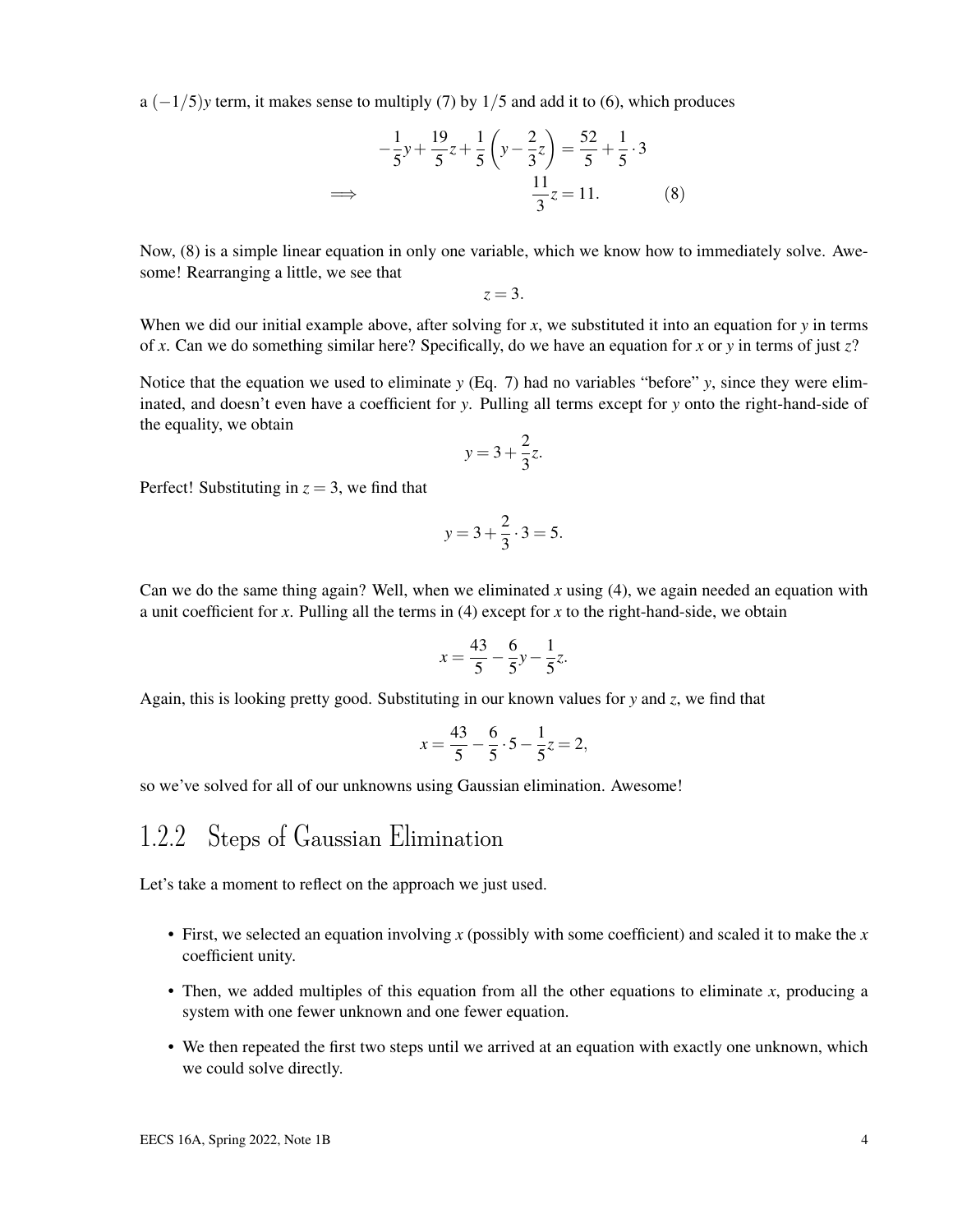• Finally, we substituted the known value of the final unknown into a previous equation to recover the last two unknowns, and continued substituting until we recovered all of our unknowns!

These are the key steps of Gaussian elimination. The first three steps are known as **row reduction**, and the final step is known as back-substitution.

Now that we know how to perform the steps of Gaussian elimination for systems where a solution is known to exist, it is important to ask ourselves *why* these steps work. In particular, even if we have some intuition for why they work in cases when a system of equations has a unique solution, we'd like to show that these steps remain valid even when working with a system with zero or infinitely many solutions.

### 1.2.3 Operations

The key idea behind Gaussian elimination is that of "invertible" operations. As we manipulate our equations, we want to preserve their set of solutions. In particular, we neither want to *introduce* new solutions in the process, nor to *remove* potential solutions. To do so, we use three operations that we are certain will *never* change the solution set of a system, and then apply these operations repeatedly in order to solve a linear system. By only applying these operations, we can be confident that our approach will never yield a wrong answer, since the solution set of our system is preserved throughout.

These operations, which we have just seen, are as follows:

1. Multiplying an equation by a *nonzero* scalar constant. For instance, if we have the equation

$$
2 \times a + 3 \times b = 4,
$$

we can multiply it by the nonzero scalar −2 to obtain

$$
-4 \times a + (-6) \times b = -8.
$$

Expressed as a single operation, we can write

$$
2 \times a + 3 \times b = 4
$$
  

$$
\implies -4 \times a + (-6) \times b = -8.
$$

Why does this operation preserve all the solutions to a system? Well, consider any particular solution that satisfies the first equation. Clearly, it still satisfies the second equation, so this operation has not removed any potential solutions.

But does it introduce a new solution? Consider any particular solution to the second equation. Notice that we can multiply the second equation by the *reciprocal* of our original nonzero scalar multiplier, to obtain the first equation. Thus, this particular solution will also satisfy the first equation. In other words, no solution exists that satisfies the second equation, but not the first. Consequently, the second equation is not only *implied by*, but also *implies* the first equation.

When each of two equations imply the other, we say that they are *equivalent*, since replacing one with the other does not change their solution set. Notice that, to obtain equivalence, we had to restrict our multiplication to one by a *nonzero* scalar, not an arbitrary scalar. Otherwise, we would not be able to obtain the first equation from the second (since the reciprocal of zero is undefined), so we would only obtain a one-way implication, not two-way equivalence.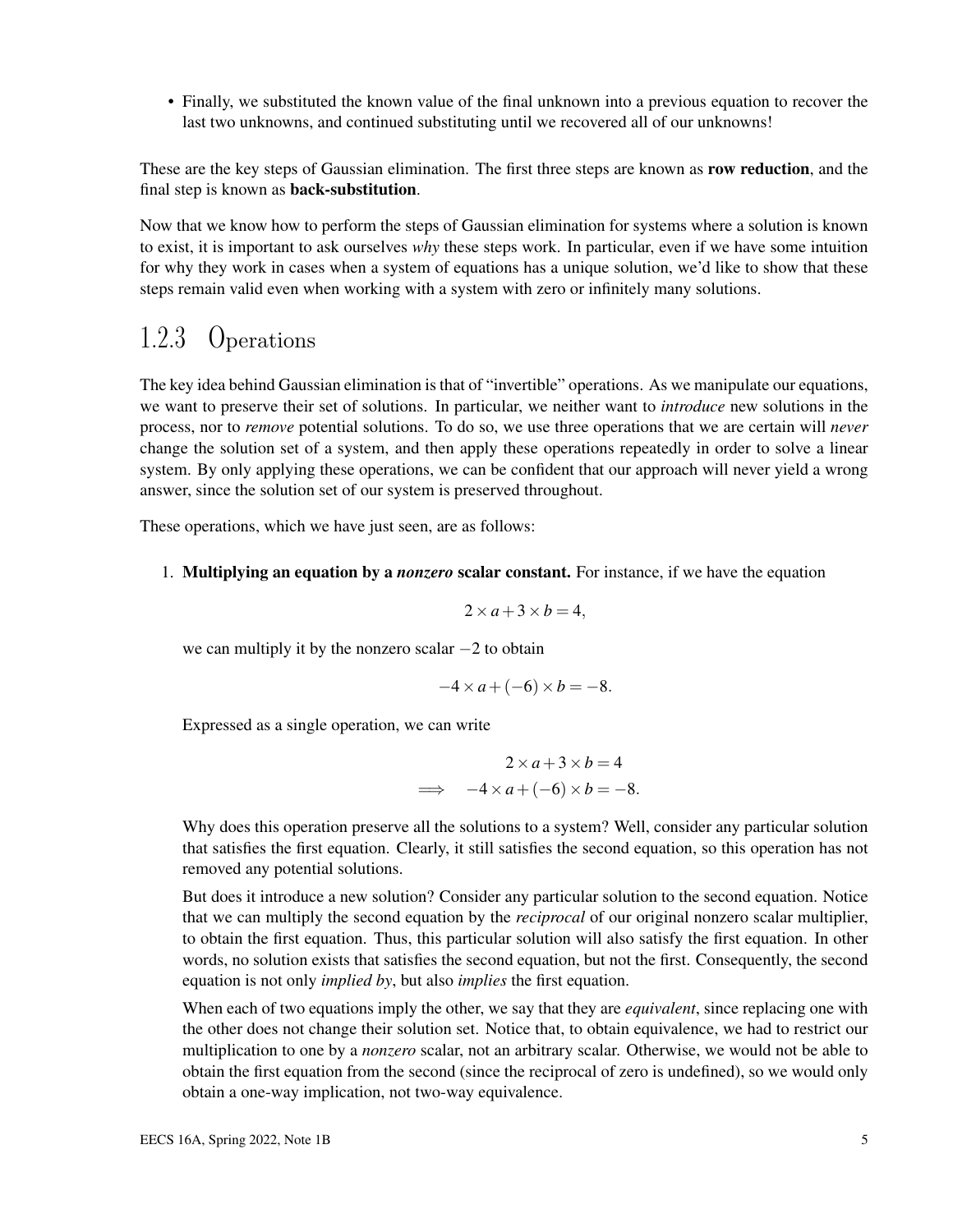2. Adding a scalar constant multiple of one equation to another. For instance, if we have the equations

$$
5 \times a + 6 \times b = 7 \qquad (1)
$$
  

$$
8 \times a + 9 \times b = 10, \quad (2)
$$

we can multiply the second equation by the scalar 3 and add it to the first, to obtain the new system

$$
29 \times a + 33 \times b = 37
$$
 (3)  

$$
8 \times a + 9 \times b = 10,
$$
 (2)

Clearly, observe that any solution to the first system will also be a solution to the second, since the first system of equations implies the second. But is the reverse true? Well, observe that equation (1) can be recovered by taking equation (3) and subtracting our scalar (in this case, 3) multiplied by equation (2). In other words, our second system is, not only implied by, but also implies the first system, so it does not introduce any new solutions. Thus, replacing the first system with the second does not change the solution set of our linear system, so this operation is valid.

3. Swapping two equations. We have not yet seen when we need to swap two equations (though we will in Example 1.3), but it is clear that the solution set of a linear system of equations does not depend on the order of equations! Therefore, this final operation is clearly valid.

Now we have developed these three operations, we can repeatedly use them in a structured manner to solve arbitrary systems of linear equations, as will be illustrated in the following examples:

**Example 1.1 (System of 2 equations):** Consider the following system of two equations with two variables:

$$
\begin{array}{rcl}\nx & - & 2y & = & 1 & (1) \\
2x & + & y & = & 7 & (2)\n\end{array}
$$

We would like to find an explicit formula for x and  $y$ , but the presence of both x and  $y$  in each of the equations prevents this. If we can eliminate a variable from one of the equations, we can get an explicit formula for the remaining variable. To eliminate x from  $(Eq. 2)$ , we can subtract 2 times  $(Eq. 1)$  from  $(Eq. 2)$  to obtain a new equation,  $(Eq. 2')$ :

$$
2x + y = 7 \n-2 \times (x - 2y = 1) \n\downarrow \n2x + y = 7 \n-2x + 4y = -2 \n\downarrow \n5y = 5 (2')
$$

Scaling (Eq. 1) by the amount that *x* is scaled in (Eq. 2) allows us to cancel the *x* term. As a result, we can replace  $(Eq. 2)$  with  $(Eq. 2')$  to rewrite our system of equations as:

$$
x - 2y = 1
$$
 (1)  
(Eq. 2) - 2 × (Eq. 1):  

$$
5y = 5
$$
 (2')

From here, we can divide both sides of  $(Eq. 2')$  by 5 to see that  $y = 1$ . We will call this  $(Eq. 2'')$ . Next, we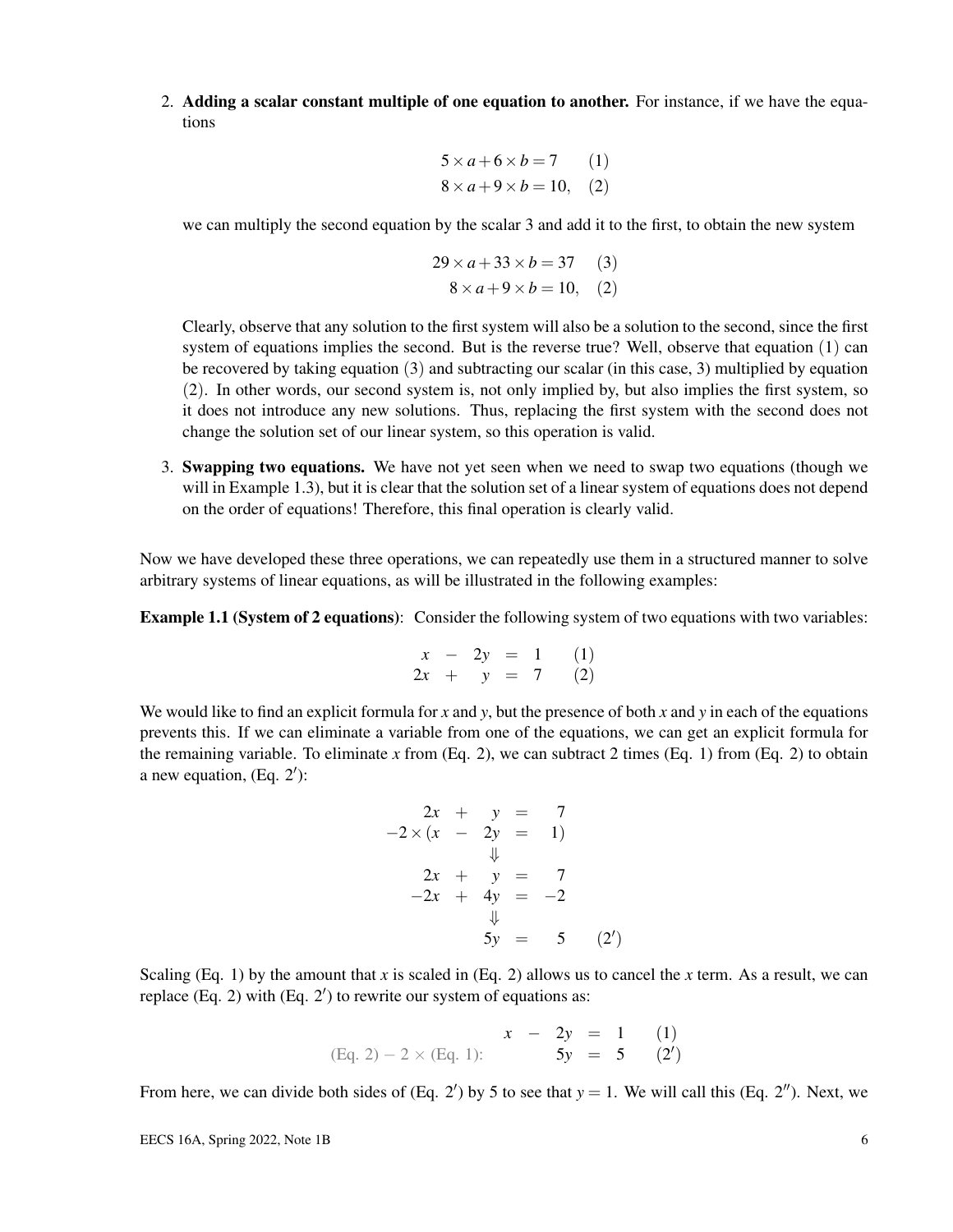would like to solve for x. It would be natural to proceed by substituting  $y = 1$  into (Eq. 1) to solve directly for *x*, and doing this will certainly give you the correct result. However, our goal is to find an *algorithm* for solving systems of equations. This means that we would like to be able to repeat the same sequence of operations over and over again to come to the solution. Recall that to cancel  $x$  in (Eq. 2), we:

- 1. Scaled (Eq. 1) by a factor of 2.
- 2. Subtracted (Eq. 1) from (Eq. 2).

To solve for *x*, we would like to eliminate *y* from (Eq. 1) using a similar process of scaling and subtracting. Because y is scaled by a factor of  $-2$  in (Eq. 1), we can scale (Eq. 2<sup>*n*</sup>) by  $-2$  and subtract it from (Eq. 1) to cancel the *y* term. Doing so gives:

(Eq. 1) + 2 × (Eq. 2''): 
$$
x = 3
$$
 (1')  
\n(Eq. 2')  $\nabla \cdot 5$ :  $y = 1$  (2'')

Soon we will generalize this technique so that it can be extended to any number of equations. Right now we will use an example with 3 equations to help build intuition.

Example 1.2 (System of 3 equations): Suppose we would like to solve the following system of 3 equations:

|            |  |  |  | $x - y + 2z = 1$ (1) |
|------------|--|--|--|----------------------|
|            |  |  |  | $2x + y + z = 8$ (2) |
| $-4x + 5y$ |  |  |  | $= 7$ (3)            |

As in the 2 equation case, our first step is to eliminate *x* from all but one equation by adding or subtracting scaled versions of the first equation from the remaining equations. Because *x* is scaled by 2 and -4 in (Eq. 2) and (Eq. 3) (respectively), we can multiply (Eq. 1) by these factors and subtract it from the corresponding equations:

|                               |  |  |  | $x - y + 2z = 1$ (1) |
|-------------------------------|--|--|--|----------------------|
| $(Eq. 2) - 2 \times (Eq. 1):$ |  |  |  | $3y - 3z = 6$ (2')   |
| $(Eq. 3) + 4 \times (Eq. 1):$ |  |  |  | $y + 8z = 11$ (3')   |

Next, we would like to eliminate *y* from (Eq. 3'). First, we can divide (Eq. 2') by 3 such that *y* is scaled by 1:

(Eq. 2')
$$
\nabla \cdot 3
$$
:  
 $\begin{array}{ccc}\nx - y + 2z &= 1 & (1) \\
y - z &= 2 & (2'') \\
y + 8z &= 11 & (3')\n\end{array}$ 

Now, since *y* is also scaled by 1 in (Eq. 3'), we can subtract (Eq. 2") from (Eq. 3') to get a formula<sup>1</sup> with only *z*:

$$
x - y + 2z = 1
$$
 (1)  

$$
y - z = 2
$$
 (2")  

$$
9z = 9
$$
 (3")

<sup>&</sup>lt;sup>1</sup>At this point we have made a decision in our algorithm to eliminate *y* from (Eq. 3') but *not* (Eq. 1). The motivation for this might not be completely evident now, but approaching it this way can be more computationally efficient for certain systems of linear equations — typically if the system has an infinite number of solutions or no solutions.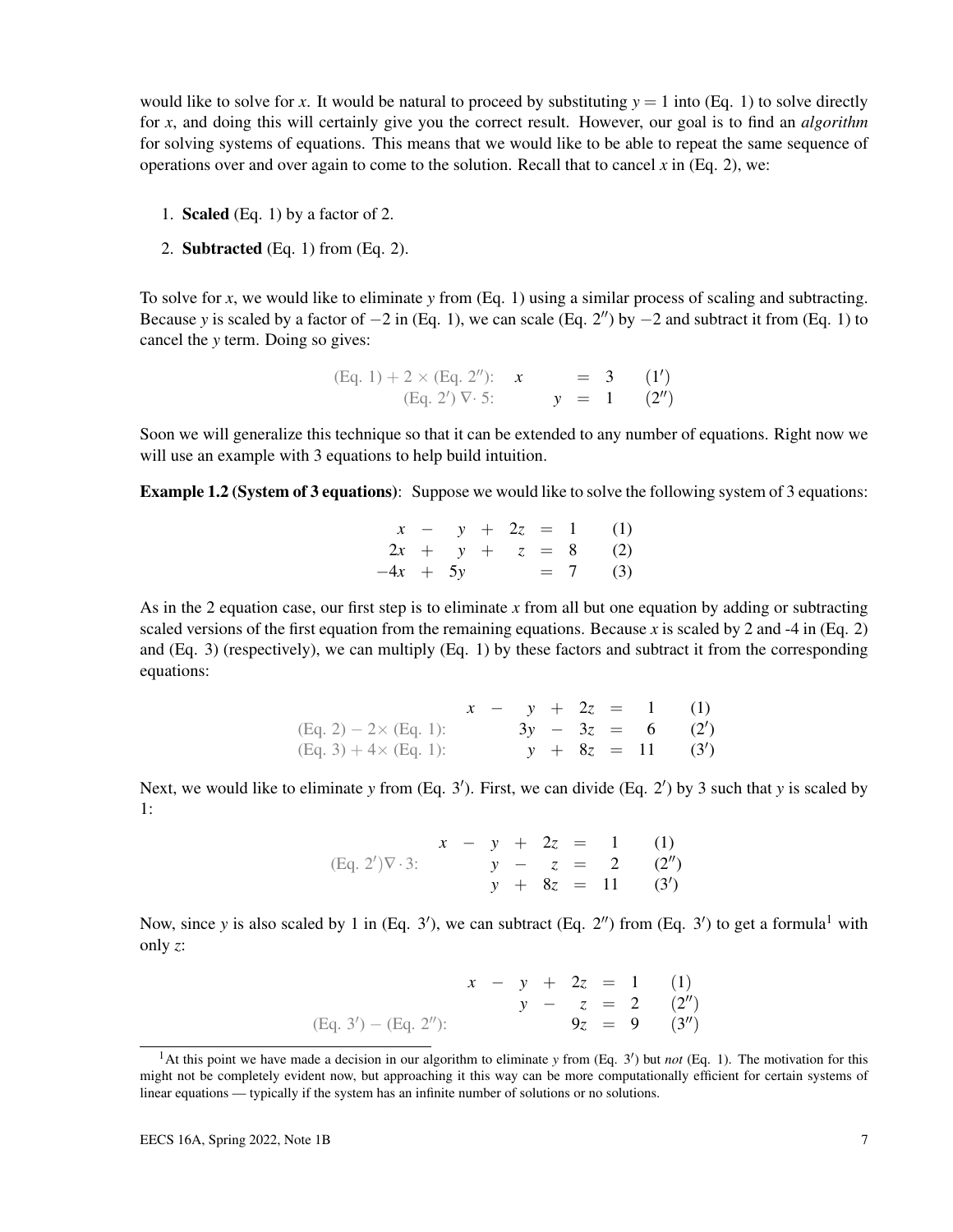Dividing (Eq.  $3''$ ) by 9 gives an explicit formula for *z*:

$$
x - y + 2z = 1 \t(1)
$$
  
\n
$$
y - z = 2 \t(2'')
$$
  
\n(Eq. 3'') $\nabla \cdot 9$ :  
\n
$$
z = 1 \t(3''')
$$

At this point, we can see that our system of equations has a "triangular" structure — all three variables are contained in (Eq. 1), two are in (Eq.  $2''$ ), and only *z* remains in (Eq.  $3'''$ ). If we look back to the previous example with 2 equations, we obtained a similar result after eliminating *x* from (Eq. 2):

| System of 2 Equations | System of 3 Equations |
|-----------------------|-----------------------|
| $-2y = 1$             | $x - y + 2z = 1$      |
| $= 5$                 | $ z  = 2$             |

This similarity is not coincidental, but a direct result of the way in which we successively eliminate variables in our algorithm moving left to right. To understand why it is useful to have our system of equations in this format, we will now proceed to solve for the remaining variables in this 3-equation example. First, we would like to eliminate *z* from (Eq. 1) and (Eq. 2"). As usual, we can accomplish this by scaling (Eq.  $3''$ ) by the amount  $z$  is scaled in (Eq. 1) and (Eq. 2") and subtracting this from these equations:

(Eq. 1) 
$$
-2 \times
$$
 (Eq. 3'')':  $x - y = -1$  (1')  
\n(Eq. 2'') + (Eq. 3'')':  $y = 3$  (2'')  
\n $z = 1$  (3'')

Finally, by adding  $(Eq. 2<sup>'''</sup>)$  to  $(Eq. 1<sup>'</sup>)$ , we can find the solution:

| $(Eq. 1') + (Eq. 2'')$ : x |  |  | $= 2 (1'')$    |
|----------------------------|--|--|----------------|
|                            |  |  | $= 3$ $(2m)$   |
|                            |  |  | $z = 1$ (3''') |

After obtaining an explicit equation for *z* using a repetitive process of scaling and subtraction, we were able to obtain an explicit equation for  $y$ , and then  $x$ , using this same process — this time propagating equations upwards instead of downwards.

So far, the two operations we've previously encountered seem to be sufficient to solve every system of equations we've encountered. Are there any other operations we might need to perform in addition to scaling and adding/subtracting equations?

**Example 1.3 (System of 3 equations):** Suppose we would like to solve the following system of 3 equations:

|  |  |  | $2y + z = 1$ (1)        |
|--|--|--|-------------------------|
|  |  |  | $2x + 6y + 4z = 10$ (2) |
|  |  |  | $x - 3y + 3z = 14$ (3)  |

As in the 2 equation case, our first step is to eliminate *x* from all but one equation. Since *x* is the first variable to be eliminated, we want the equation containing it to be at the top. However, the first equation does not contain *x*. To solve this problem, we swap the first two equations. Clearly, swapping two equations does not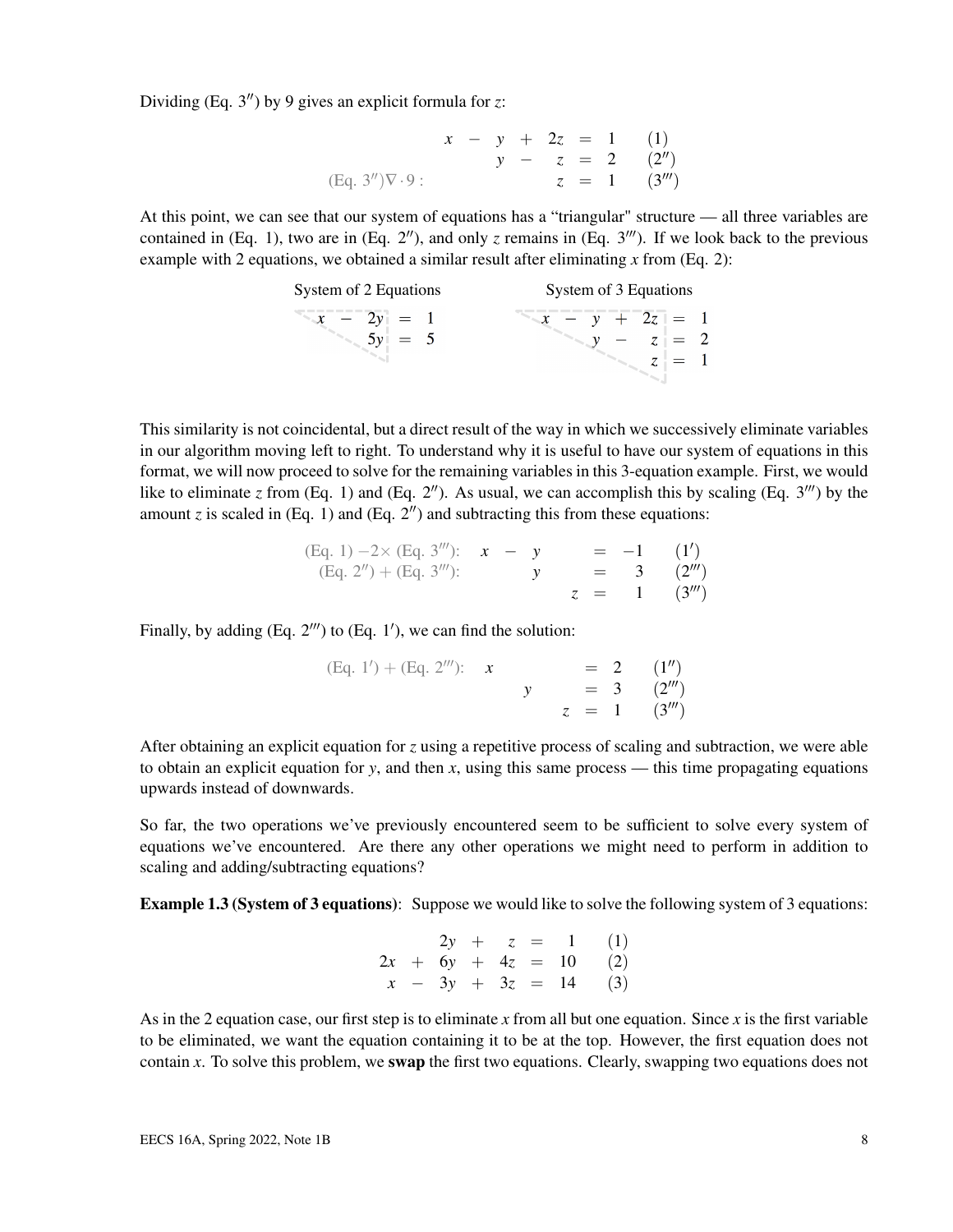change the system's solution set, so we will obtain the equivalent linear system:

| (Eq. 2): $2x + 6y + 4z = 10$ (1') |  |  |  |                        |
|-----------------------------------|--|--|--|------------------------|
| (Eq. 1):                          |  |  |  | $2y + z = 1$ (2')      |
|                                   |  |  |  | $x - 3y + 3z = 14$ (3) |

Now we can proceed as usual, dividing the first equation by 2, and then subtracting this from  $(Eq. 3')$  to eliminate *x*:

(Eq. 1') 
$$
\nabla \cdot 2
$$
:  $x + 3y + 2z = 5$  (1")  
\n $2y + z = 1$  (2')  
\n(Eq. 3) - (Eq. 1"):  $-6y + z = 9$  (3')

Now there is only one equation containing x. Of the remaining two equations, we want only one of them to contain *y*, so we can divide (Eq. 2') by 2 and then add 6 times (Eq. 2") to (Eq. 3'):

|                                   |  |  |  | $x + 3y + 2z = 5$ (1'')               |
|-----------------------------------|--|--|--|---------------------------------------|
| $(Eq. 2') \nabla \cdot 2$ :       |  |  |  | $y + \frac{1}{2}z = \frac{1}{2}$ (2") |
| $(Eq. 3') + 6 \times (Eq. 2'')$ : |  |  |  | $4z = 12$ $(3'')$                     |

Now, we have the "triangular" structure from the previous examples. To proceed, we can divide the last equation by 4 to solve for  $z = 3$ , and use this to eliminate *z* from the remaining equations:

| (Eq. 1'') $-2 \times$ (Eq. 3'''): $x + 3y$ |  |              |  | $= -1$ $(1m)$                    |
|--------------------------------------------|--|--------------|--|----------------------------------|
| (Eq. 2") $-\frac{1}{2} \times$ (Eq. 3""):  |  | $\mathbf{y}$ |  | $= -1$ $(2m)$                    |
| $(Eq. 3'') \nabla 4$ :                     |  |              |  | $z = 3 (3^{\prime\prime\prime})$ |

Finally, we can subtract 3 times (Eq.  $2^{\prime\prime\prime}$ ) from (Eq.  $1^{\prime\prime\prime}$ ) to solve for *x*:

(Eq. 1<sup>*'''*</sup>) -3× (Eq. 2<sup>*'''*</sup>): 
$$
x = 2
$$
 (1<sup>*'''*</sup>)  
 $y = -1$  (2<sup>*'''*</sup>)  
 $z = 3$  (3<sup>*'''*</sup>)

### 1.2.4 Gaussian Elimination with Augmented Matrices

Now, let's try to apply our previous approach for solving linear equations on the augmented matrix representation of a linear system.

For convenience, rather than using the system of equations presented above, let's look at the simpler system, we saw in the previous note can be represented as an augmented matrix:

| $\begin{bmatrix} 5x & + & 3y & = & 5 \end{bmatrix}$ |  |  |                                                                      |  |
|-----------------------------------------------------|--|--|----------------------------------------------------------------------|--|
| $\begin{bmatrix} -4x & + & y & = & 2 \end{bmatrix}$ |  |  | $\left[\begin{array}{cc} 5 & 3 & 5 \\ -4 & 1 & 2 \end{array}\right]$ |  |

In the examples we have seen, there are three basic operations that we can perform to a system of equations, that we know will preserve the solution set of the associated system of linear equations. Let's see how they work when applied to the augmented matrix representation of a system of linear equations: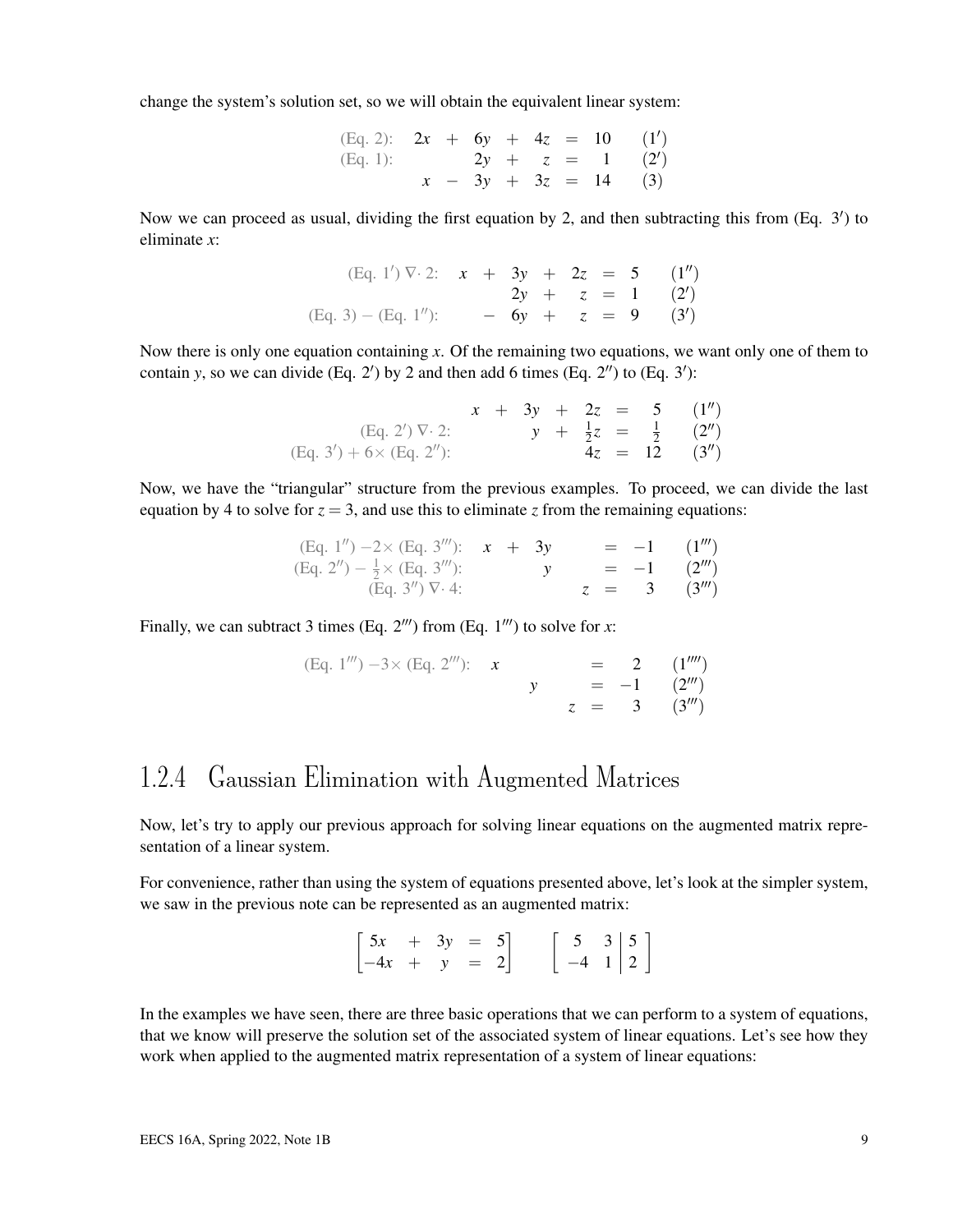1. Multiplying a row by a nonzero scalar. For example, we can multiply the first row by 2:

| $\begin{bmatrix} 10x & + & 6y & = & 10 \end{bmatrix}$ |  |  |  |                                                                         |  |
|-------------------------------------------------------|--|--|--|-------------------------------------------------------------------------|--|
| $\begin{vmatrix} -4x & + & y & = & 2 \end{vmatrix}$   |  |  |  | $\left[\begin{array}{rrr} 10 & 6 & 10 \\ -4 & 1 & 2 \end{array}\right]$ |  |

2. Swapping rows. For example, we swap the 2 rows:

 $\begin{bmatrix} -4x & + & y & = & 2 \end{bmatrix}$  $5x + 3y = 5$  $\begin{bmatrix} -4 & 1 & 2 \end{bmatrix}$ 5  $3 \mid 5$ 1

3. Adding a scalar multiple of a row to another row. For example, we can modify the second row by adding 2 times the first row to the second:

 $\begin{bmatrix} 5x & + & 3y & = & 5 \\ 6x & + & 7y & = & 12 \end{bmatrix} \qquad \begin{bmatrix} 5 & 3 & 5 \\ 6 & 7 & 12 \end{bmatrix}$ 

The above three operations on an augmented matrix are called **elementary row operations.** 

In what follows, we use the term **leading entry** of a row to describe the first (i.e., leftmost) nonzero entry in that row. We shall now describe how to apply Gaussian elimination to an augmented matrix of the form

$$
\begin{bmatrix} a_{11} & a_{12} & \dots & a_{1n} & b_1 \\ a_{21} & a_{22} & \dots & a_{2n} & b_2 \\ \vdots & & & \vdots & \vdots \\ a_{m1} & a_{m2} & \dots & a_{mn} & b_n \end{bmatrix},
$$
 (1)

which describes a system of *m* linear equations with *n* unknowns.

Gaussian Elimination Algorithm for Augmented Matrix (1).

Step 1: For  $i = 1, 2, ..., m$ 

- a) If necessary, swap row *i* with a row below it, so that the leading entry in row *i* is as far left as possible.
- b) Rescale row *i* so that its leading entry is equal to 1.
- c) For rows  $j = i + 1, \ldots, m$ , add to row *j* a scalar multiple of row *i*, so that the leading entry of row *i* has all zeros below it.

Step 2: For  $i = m, m - 1, \ldots, 1$ 

a) Add to each row *j* = 1,2,...,*i*−1 a scalar multiple of row *i* so that the leading entry of row *i* has all zeros above it.

Observe that at the conclusion of Step 1, we are left with a matrix satisfying the following three properties:

- All nonzero rows are above all zero rows.
- The leading entries of a non-zero row is always to the right of the leading entries of the row above it.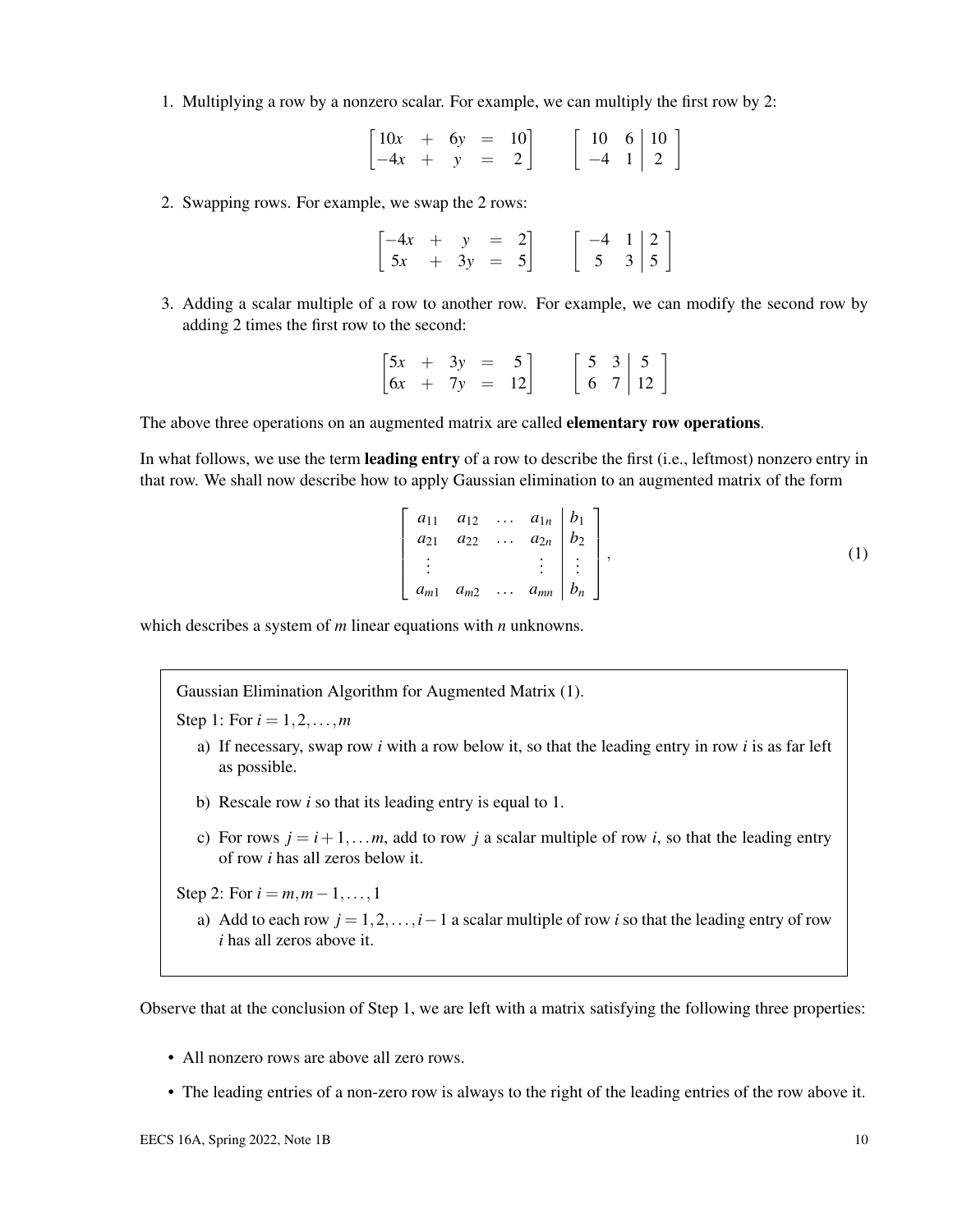• All leading entries of non-zero rows are equal to 1.

A matrix satisfying the above three properties is said to be in row echelon form. Hence, Step 1 of the Gaussian Elimination algorithm reduces the augmented matrix to row echelon form. For illustrative purposes, the following represents a matrix in row echelon form

$$
\left[\begin{array}{ccc|c}\n1 & * & * & * \\
0 & 1 & * & * \\
0 & 0 & 0 & 1 \\
0 & 0 & 0 & 0\n\end{array}\right],\n\tag{2}
$$

where  $*$  denotes that any value may be entered in that location.

Step 2 corresponds to the "back-substitution" of variables performed in the previous examples. At the conclusion of Step 2, we are left with a matrix satisfying the following two properties:

- The matrix is in row echelon form.
- Each leading entry of a nonzero row is the only nonzero entry in its column.

Such a matrix is said to be in **reduced row echelon form**, sometimes abbreviated (especially in programming) as rref. As another illustration, the following represents a matrix in reduced row echelon form

$$
\left[\begin{array}{ccc|c}\n1 & 0 & * & 0 & * \\
0 & 1 & * & 0 & * \\
0 & 0 & 0 & 1 & * \\
0 & 0 & 0 & 0 & 0\n\end{array}\right].
$$
\n(3)

By construction, the Gaussian elimination algorithm always results in a matrix that is in reduced row echelon form. Once an augmented matrix is reduced to reduced row echelon form, variables corresponding to columns containing leading entries are called **basic variables**, and the remaining variables are called free variables. For example, if we consider the augmented matrix

$$
\left[\begin{array}{cccc|c} 1 & 0 & 2 & 0 & 3 \\ 0 & 1 & 4 & 0 & 5 \\ 0 & 0 & 0 & 1 & -8 \\ 0 & 0 & 0 & 0 & 0 \end{array}\right],
$$
\n(4)

then it corresponds to the system of equations

$$
\begin{array}{rcl}\nx_1 & +2x_3 & &=& 3 \\
x_2 & +4x_3 & &=& 5 \\
x_4 & &=& -8.\n\end{array} \tag{5}
$$

In this system of equations,  $x_1, x_2, x_4$  are all basic variables, and  $x_3$  is a free variable. As will be discussed shortly, the distinction between basic and free variables allows us to characterize all solutions to the system of linear equations (if any exist!).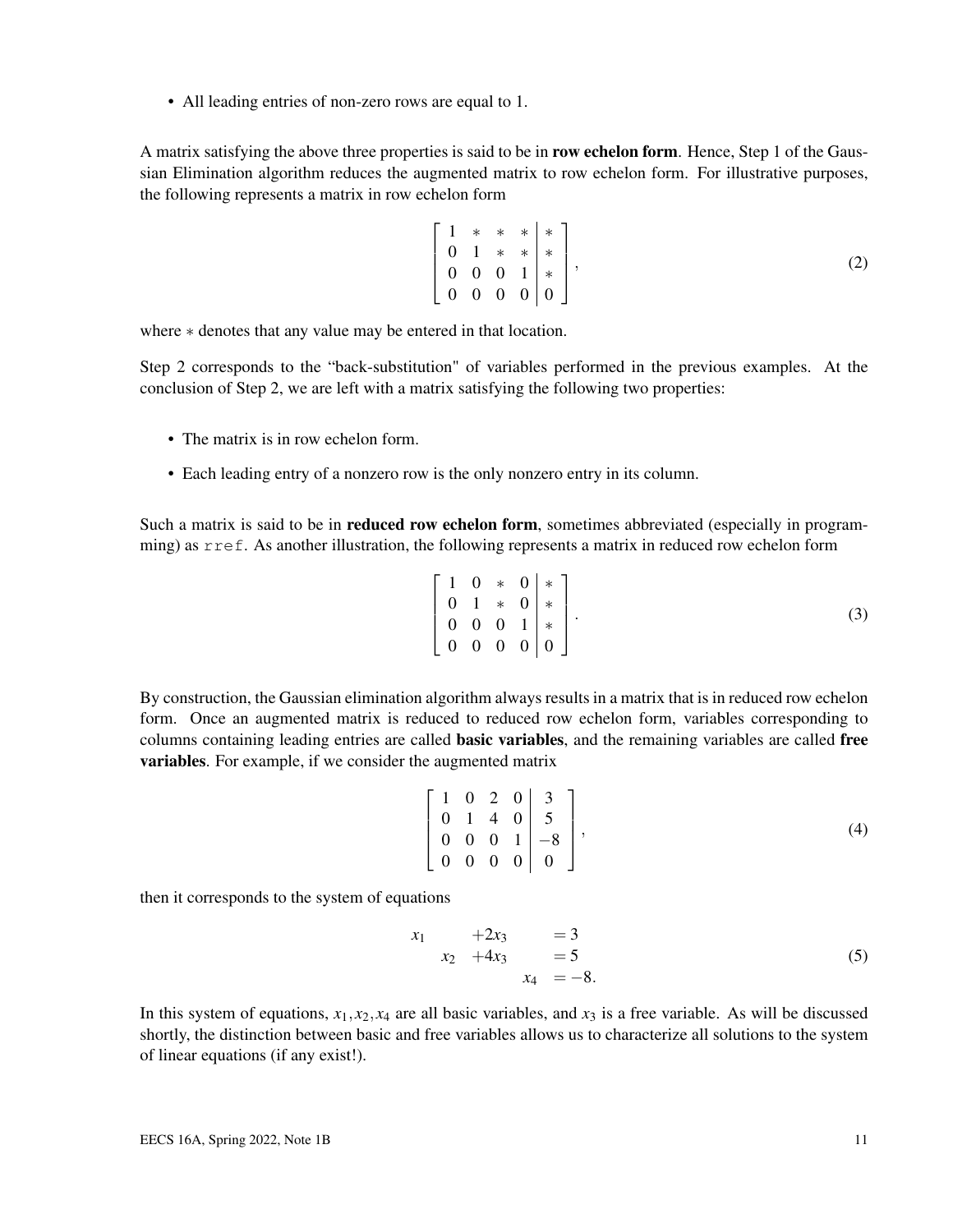### 1.2.4.1 Gaussian Elimination Examples

#### Example 1.4 (Equations with exactly one solution):

|  | $\begin{bmatrix} 2x + 4y + 2z = 8 \end{bmatrix}$          |  |  |  |                                                                                                   |  |
|--|-----------------------------------------------------------|--|--|--|---------------------------------------------------------------------------------------------------|--|
|  | $\begin{vmatrix} x & + & y & + & z & = & 6 \end{vmatrix}$ |  |  |  |                                                                                                   |  |
|  | $\begin{bmatrix} x & - & y & - & z & = & 4 \end{bmatrix}$ |  |  |  | $\left[\begin{array}{ccc c} 2 & 4 & 2 & 8 \\ 1 & 1 & 1 & 6 \\ 1 & -1 & -1 & 4 \end{array}\right]$ |  |

First, divide row 1 by 2, the scaling factor on *x* in the first equation.

|  | $\begin{bmatrix} x & + & 2y & + & z & = & 4 \end{bmatrix}$ |  |  |  |                                                                                                   |  |
|--|------------------------------------------------------------|--|--|--|---------------------------------------------------------------------------------------------------|--|
|  | $ x + y + z = 6 $                                          |  |  |  |                                                                                                   |  |
|  | $\begin{bmatrix} x & - & y & - & z & = & 4 \end{bmatrix}$  |  |  |  | $\left[\begin{array}{ccc c} 1 & 2 & 1 & 4 \\ 1 & 1 & 1 & 6 \\ 1 & -1 & -1 & 4 \end{array}\right]$ |  |

To eliminate *x* from the two remaining equations, subtract row 1 from row 2 and 3.

|  | $\begin{bmatrix} x & + & 2y & + & z & = & 4 \\ & - & y & & = & 2 \end{bmatrix}$ |  |  |  |                                                                                                    |  |
|--|---------------------------------------------------------------------------------|--|--|--|----------------------------------------------------------------------------------------------------|--|
|  |                                                                                 |  |  |  |                                                                                                    |  |
|  | $-3y - 2z = 0$                                                                  |  |  |  | $\left[\begin{array}{ccc c} 1 & 2 & 1 & 4 \\ 0 & -1 & 0 & 2 \\ 0 & -3 & -2 & 0 \end{array}\right]$ |  |

To ensure *y* is scaled by 1 in the second equation, multiply row 2 by -1. Then, to eliminate *y* from the final equation, subtract -3 times row 2 from row 3.

|  |  |  | $\begin{bmatrix} x & + & 2y & + & z & = & 4 \\ y & & & = & -2 \end{bmatrix}$ |  |  |                                                                                                    |  |
|--|--|--|------------------------------------------------------------------------------|--|--|----------------------------------------------------------------------------------------------------|--|
|  |  |  | $-2z = -6$                                                                   |  |  | $\left[\begin{array}{ccc c} 1 & 2 & 1 & 4 \\ 0 & 1 & 0 & -2 \\ 0 & 0 & -2 & -6 \end{array}\right]$ |  |

To scale *z* by 1 in the final equation, divide row 3 by -2.

|  |  |  | $\begin{bmatrix} x & + & 2y & + & z & = & 4 \end{bmatrix}$ |  |  |                                                                                                  |  |
|--|--|--|------------------------------------------------------------|--|--|--------------------------------------------------------------------------------------------------|--|
|  |  |  | $= -2$                                                     |  |  |                                                                                                  |  |
|  |  |  | $z = 3$                                                    |  |  | $\left[\begin{array}{ccc c} 1 & 2 & 1 & 4 \\ 0 & 1 & 0 & -2 \\ 0 & 0 & 1 & 3 \end{array}\right]$ |  |

Notice that our matrix is now in *row echelon* form, since the leading coefficient of each nonzero row is to the right of the leading coefficient of the row above it. However, it is not yet in *reduced row echelon form*, since the second and third columns, which each contain an element in the pivot position of a row, have a nonzero element in another row.

Continuing, we then subtract row 3 from row 1 to eliminate *z* from the first equation.

|  | $\begin{bmatrix} x & + & 2y \end{bmatrix}$ |  | $= 1$ ]  |  |  |                                                                                                  |  |
|--|--------------------------------------------|--|----------|--|--|--------------------------------------------------------------------------------------------------|--|
|  |                                            |  | $=$ $-2$ |  |  |                                                                                                  |  |
|  |                                            |  | $z = 3$  |  |  | $\left[\begin{array}{ccc c} 1 & 2 & 0 & 1 \\ 0 & 1 & 0 & -2 \\ 0 & 0 & 1 & 3 \end{array}\right]$ |  |

Finally, subtract 2 times row 2 from row 1 to obtain an explicit equation for all variables.

|                                        |  | $\begin{bmatrix} 5 \\ -2 \end{bmatrix}$ |  |  |                                                                                                  |  |
|----------------------------------------|--|-----------------------------------------|--|--|--------------------------------------------------------------------------------------------------|--|
| $\begin{bmatrix} x \\ x \end{bmatrix}$ |  | $z = 3$                                 |  |  | $\left[\begin{array}{ccc c} 1 & 0 & 0 & 5 \\ 0 & 1 & 0 & -2 \\ 0 & 0 & 1 & 3 \end{array}\right]$ |  |

Observe that our matrix is now in *reduced row echelon form*, since in addition to still being in row echelon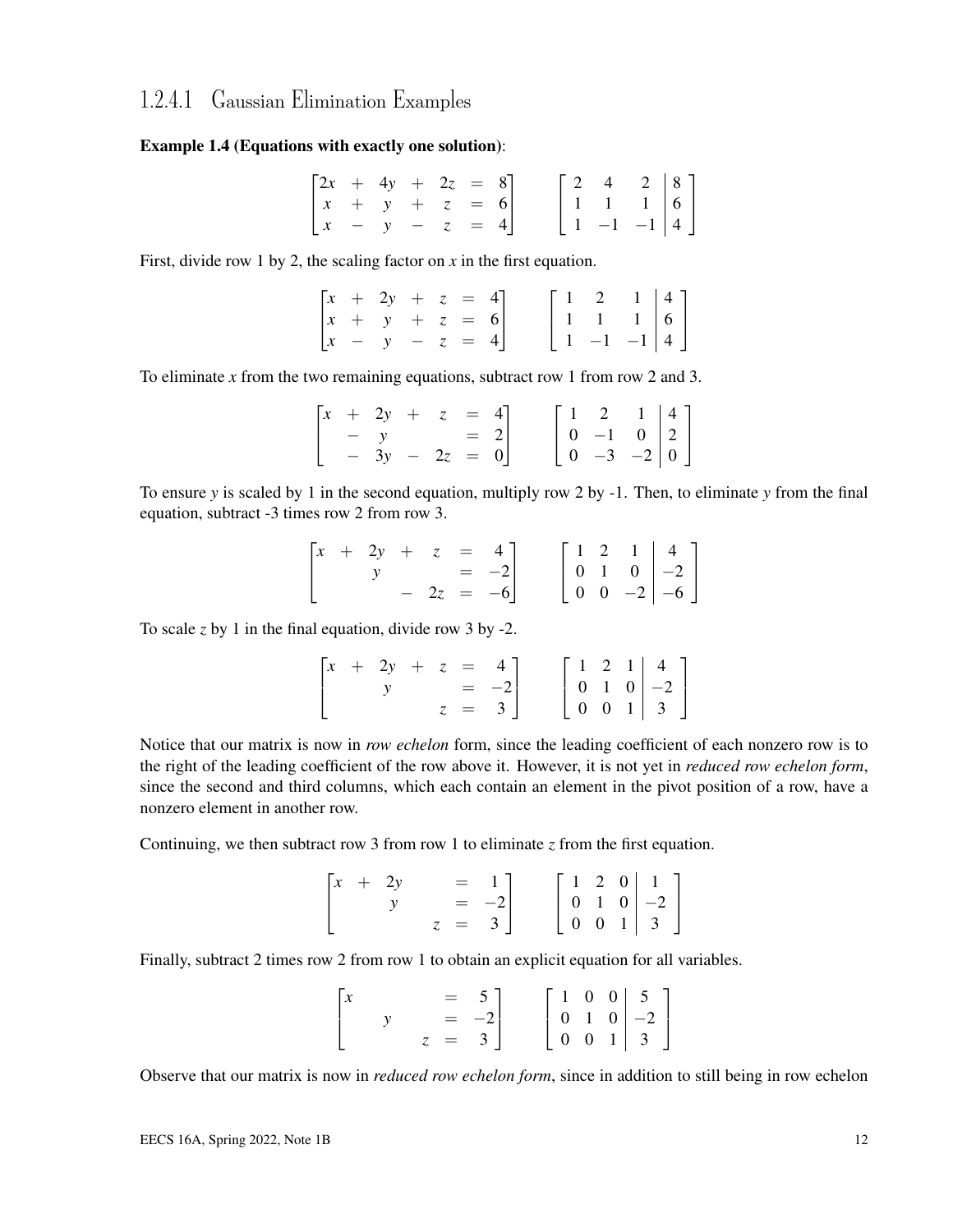form, each column with an element in pivot position (which, in this case, are all the columns) has only one nonzero element, which equals 1 and is in the pivot position of a row.

This system of equations has a unique solution  $-x$ , *y*, and *z* can take on only *one* value in order for each equation to be true.

#### Example 1.5 (Equations with an infinite number of solutions):

| $\begin{bmatrix} x & + & y & + & 2z & = & 2 \end{bmatrix}$ |  |             |  |  |  |                                                                                                 |  |
|------------------------------------------------------------|--|-------------|--|--|--|-------------------------------------------------------------------------------------------------|--|
|                                                            |  | $y + z = 0$ |  |  |  |                                                                                                 |  |
| $\begin{bmatrix} 2x + y + 3z = 4 \end{bmatrix}$            |  |             |  |  |  | $\left[\begin{array}{ccc c} 1 & 1 & 2 & 2 \\ 0 & 1 & 1 & 0 \\ 2 & 1 & 3 & 4 \end{array}\right]$ |  |

To eliminate *x* from the third equation, subtract 2 times row 1 from row 3.

|  |  | $\begin{bmatrix} x & + & y & + & 2z & = & 2 \end{bmatrix}$ |  |  |                                                                                                   |  |  |
|--|--|------------------------------------------------------------|--|--|---------------------------------------------------------------------------------------------------|--|--|
|  |  | $y + z = 0$                                                |  |  |                                                                                                   |  |  |
|  |  | $- y - z = 0$                                              |  |  | $\left[\begin{array}{ccc c} 1 & 1 & 2 & 2 \\ 0 & 1 & 1 & 0 \\ 0 & -1 & -1 & 0 \end{array}\right]$ |  |  |

To eliminate *y* from the third equation, add row 2 to row 3.

|  |  | $\begin{bmatrix} x & + & y & + & 2z & = & 2 \end{bmatrix}$ |         |  |  |                                                                                                 |  |
|--|--|------------------------------------------------------------|---------|--|--|-------------------------------------------------------------------------------------------------|--|
|  |  | $y + z = 0$                                                |         |  |  | $\left[\begin{array}{ccc c} 1 & 1 & 2 & 2 \\ 0 & 1 & 1 & 0 \\ 0 & 0 & 0 & 0 \end{array}\right]$ |  |
|  |  |                                                            | $0 = 0$ |  |  |                                                                                                 |  |

At this point, the third equation no longer contains *z* so we cannot "eliminate" it. We can, however, proceed by eliminating *y* from the first equation. To do this, subtract row 2 from row 1.

| $\lceil x \rceil$ |  | $+ z = 2$   |  |                                                                                                 |  |  |
|-------------------|--|-------------|--|-------------------------------------------------------------------------------------------------|--|--|
|                   |  | $y + z = 0$ |  |                                                                                                 |  |  |
|                   |  | $0 = 0$     |  | $\left[\begin{array}{ccc c} 1 & 0 & 1 & 2 \\ 0 & 1 & 1 & 0 \\ 0 & 0 & 0 & 0 \end{array}\right]$ |  |  |

We are now in reduced row echelon form, with basic variables x and y, and z a free variable. For any choice of *z*, setting  $x = 2 - z$  and  $y = -z$  yields a solution to this system of equations. This explains the *free variable* terminology; the values of free variables can be chosen arbitrarily, and then the resulting basic variables can be (uniquely) solved for to yield a solution to the system of equations.

This is the best we can do. Notice that the third equation is redundant (it is simply  $0 = 0$ ), so we are left with two equations but three unknown variables. One solution is  $x = 1, z = 1, y = -1$ . Another possible solution would be  $x = 2$ ,  $z = 0$ ,  $y = 0$ . In fact, this system of equations has an infinite number of solutions we could choose any value for *z*, set *y* to be −*z* and *x* to be 2−*z* and the two equations would still be true.

Despite the lack of a solution, notice that we have still placed this matrix into row echelon form, since the first two nonzero rows are both above the zero row, and the leading coefficient of the second row is to the right of the leading coefficient of the first row. Indeed, it is in fact even in *reduced* row echelon form, since the two elements in pivot position are both 1 and the first two columns, containing these two elements, contain no other elements.

Notice that the third column has two nonzero elements. Doesn't this violate the requirements of reduced row echelon form? No, since the third column does not contain either of the two entries in pivot position, so it is permitted to have more than one nonzero elements.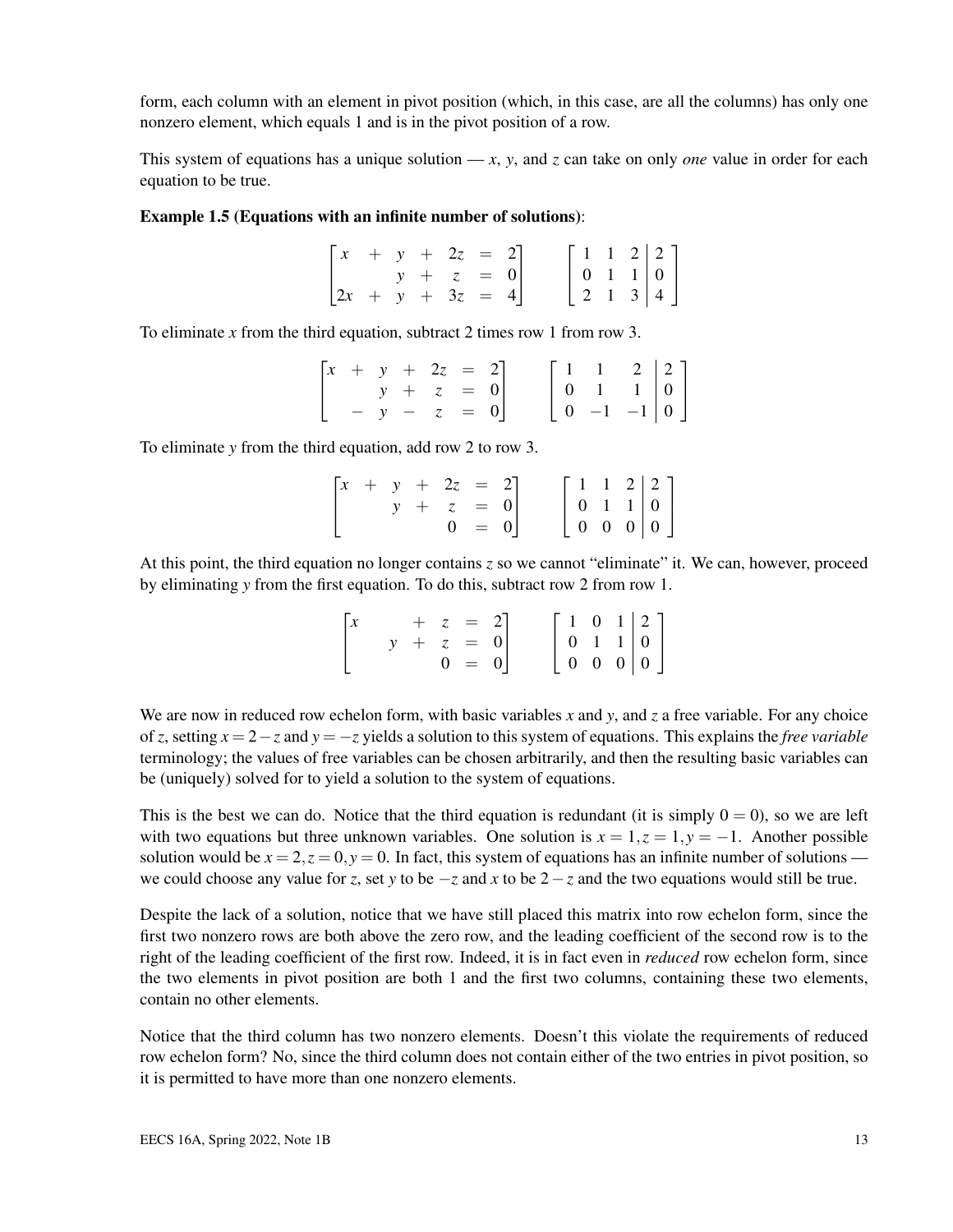A key takeaway from this example is that placing a matrix in reduced row echelon form does not imply that it has a unique solution! However, it makes finding the *set* of possible solutions a lot easier, as will be discussed in future notes.

In a later note, we will discuss this situation in more detail.

#### Example 1.6 (Equations with no solution):

|  | $\begin{bmatrix} x & + & 4y & + & 2z & = & 2 \end{bmatrix}$ |  |  |  |  |                                                                                                 |  |
|--|-------------------------------------------------------------|--|--|--|--|-------------------------------------------------------------------------------------------------|--|
|  | $\begin{vmatrix} x & + & 2y & + & 8z & = & 0 \end{vmatrix}$ |  |  |  |  |                                                                                                 |  |
|  | $\begin{bmatrix} x & + & 3y & + & 5z & = & 3 \end{bmatrix}$ |  |  |  |  | $\left[\begin{array}{ccc c} 1 & 4 & 2 & 2 \\ 1 & 2 & 8 & 0 \\ 1 & 3 & 5 & 3 \end{array}\right]$ |  |

To eliminate *x* from all but the first equation, subtract row 1 from row 2 and row 3.

|  |  |  | $\begin{bmatrix} x & + & 4y & + & 2z & = & 2 \end{bmatrix}$ |  |  |                                                                                                    |  |
|--|--|--|-------------------------------------------------------------|--|--|----------------------------------------------------------------------------------------------------|--|
|  |  |  | $-2y + 6z = -2$                                             |  |  |                                                                                                    |  |
|  |  |  | $- y + 3z = 1$                                              |  |  | $\left[\begin{array}{ccc c} 1 & 4 & 2 & 2 \\ 0 & -2 & 6 & -2 \\ 0 & -1 & 3 & 1 \end{array}\right]$ |  |

To make 1 the leading coefficient in row 2, divide row 2 by -2.

|  | $\begin{bmatrix} x & + & 4y & + & 2z & = & 2 \end{bmatrix}$ |              |  |  |                                                                                   |  |
|--|-------------------------------------------------------------|--------------|--|--|-----------------------------------------------------------------------------------|--|
|  |                                                             | $y - 3z = 1$ |  |  |                                                                                   |  |
|  | $y + 3z = 1$                                                |              |  |  | $\begin{bmatrix} 1 & 4 & 2 & 2 \\ 0 & 1 & -3 & 1 \\ 0 & -1 & 3 & 1 \end{bmatrix}$ |  |

To eliminate *y* from the final equation, add row 2 to row 3.

|  | $\begin{bmatrix} x & + & 4y & + & 2z & = & 2 \end{bmatrix}$ |              |         |  |  |                                                                                                  |  |
|--|-------------------------------------------------------------|--------------|---------|--|--|--------------------------------------------------------------------------------------------------|--|
|  |                                                             | $y - 3z = 1$ |         |  |  |                                                                                                  |  |
|  |                                                             |              | $0 = 2$ |  |  | $\left[\begin{array}{ccc c} 1 & 4 & 2 & 2 \\ 0 & 1 & -3 & 1 \\ 0 & 0 & 0 & 2 \end{array}\right]$ |  |

Now the third equation gives a contradiction,  $0 = 2$ . No choice of *x*, *y*, and *z* will change the rules of mathematics such that  $0 = 2$ , so there is no solution to this system of equations. If these were experimentally measured results, this contradiction might indicate that our modeling assumptions are incorrect or that there is noise in our measurements. In fact, this situation comes up frequently in real experiments, and later in this course we'll investigate techniques for dealing with noisy measurements.

Since we ran into a contradiction, we stopped Gaussian elimination early, so the matrix is not yet in reduced row echelon form. We can see this by inspecting the second column, which contains the element in the pivot position of the second row, but also contains a nonzero element in the first row! Still, we proceeded far enough in Gaussian elimination to put the matrix in row echelon form - can you see why?

#### Example 1.7 (Canceling intermediate variables):

| $\begin{bmatrix} x & + & y & + & 3z & = & 2 \end{bmatrix}$  |  |  |  |  |  |                                                                                                    |  |
|-------------------------------------------------------------|--|--|--|--|--|----------------------------------------------------------------------------------------------------|--|
| $\begin{vmatrix} 2x + 2y + 7z = 6 \end{vmatrix}$            |  |  |  |  |  |                                                                                                    |  |
| $\begin{bmatrix} -x & - & y & - & 2z & = & 0 \end{bmatrix}$ |  |  |  |  |  | $\left[\begin{array}{ccc c} 1 & 1 & 3 & 2 \\ 2 & 2 & 7 & 6 \\ -1 & -1 & -2 & 0 \end{array}\right]$ |  |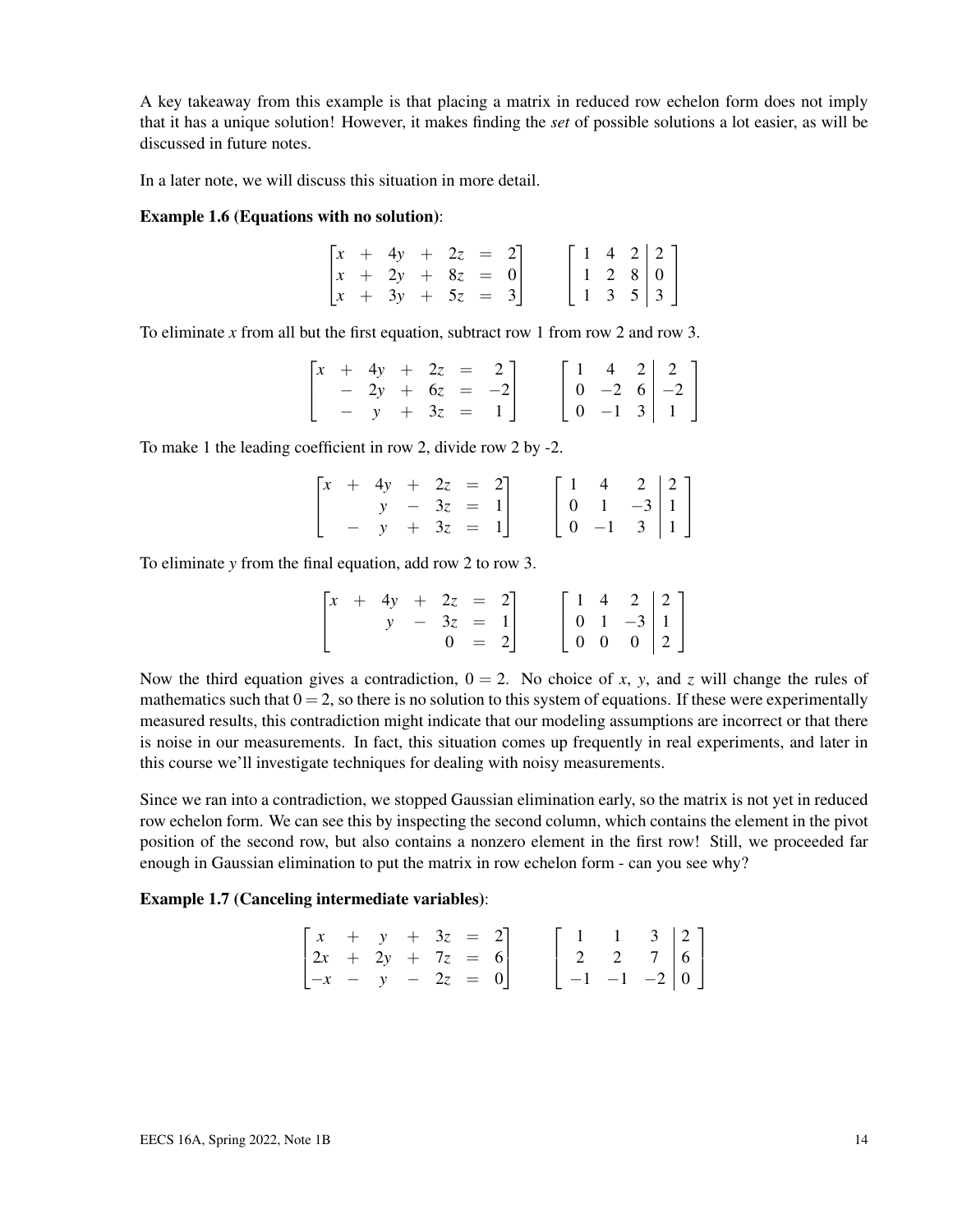To eliminate *x* from all but the first equation, subtract 2 times row 1 from row 2 and add row 1 to row 3.

|  |  | $\begin{bmatrix} x & + & y & + & 3z & = & 2 \end{bmatrix}$ |         |  |  |                                                                                                 |  |
|--|--|------------------------------------------------------------|---------|--|--|-------------------------------------------------------------------------------------------------|--|
|  |  |                                                            | $z = 2$ |  |  |                                                                                                 |  |
|  |  |                                                            | $z = 2$ |  |  | $\left[\begin{array}{ccc c} 1 & 1 & 3 & 2 \\ 0 & 0 & 1 & 2 \\ 0 & 0 & 1 & 2 \end{array}\right]$ |  |

Canceling *x* from rows 2 and 3 has also canceled *y*, so we eliminate the next variable, *z*. To do this, we can subtract row 2 from row 3, but this gives a zero row because the rows are identical:

| $\begin{bmatrix} x & + & y \end{bmatrix}$ |  | $+ 3z = 2$ |         |  | $\left[\begin{array}{ccc c} 1 & 1 & 3 & 2 \\ 0 & 0 & 1 & 2 \\ 0 & 0 & 0 & 0 \end{array}\right]$ |  |  |
|-------------------------------------------|--|------------|---------|--|-------------------------------------------------------------------------------------------------|--|--|
|                                           |  |            | $z = 2$ |  |                                                                                                 |  |  |
|                                           |  |            | $0 = 0$ |  |                                                                                                 |  |  |

Because we now have fewer non-zero rows than variables, this system of equations has an infinite number of solutions, but we can still subtract 3 times row 2 from row 1 to eliminate *z* from the first equation.

| $\begin{bmatrix} x & + & y \end{bmatrix}$ |         | $= -4$ ] |  |  |                                                                                                  |
|-------------------------------------------|---------|----------|--|--|--------------------------------------------------------------------------------------------------|
|                                           | $z = 2$ |          |  |  |                                                                                                  |
|                                           | $0 = 0$ |          |  |  | $\left[\begin{array}{ccc c} 1 & 1 & 0 & -4 \\ 0 & 0 & 1 & 2 \\ 0 & 0 & 0 & 0 \end{array}\right]$ |

Here, *x* and *z* are basic variables (since each of the corresponding columns contains a leading entry), and *y* is a free variable (since the corresponding column does not contain a leading entry of any row). For any choice of *y*, setting  $x = -(4 + y)$  and  $z = 2$  will yield a solution.

While we can solve explicitly for *z*, there are an infinite number of possible values for *x* and *y*: for any choice of *x*, setting *y* to be  $-(4+x)$  will provide a valid solution.

We see that this matrix is in fact in reduced row echelon form. This is to be expected, since we are at the stopping point for Gaussian elimination.

### 1.2.5 Tomography Revisited

How does what we have learned so far relate back to our tomography example, way back at the start of this note? We know that because our grocer's measurements come from a specific box with a particular assortment of milk, juice, and empty bottles, there must be one underlying solution, but insufficient measurements could give us a system of equations with an infinite number of solutions. So, how many measurements do we need?

Initially, we thought about shining a light vertically and horizontally through the box, giving six total equations because there are three rows and three columns per box. However, there are nine bottles to identify, and therefore nine variables, so we will need nine equations. Based on what you have learned about Gaussian elimination, you now understand that we need at least three more measurements — likely taken diagonally — in order to properly identify the bottles. In coming notes, we will discuss in further detail how you can tell whether or not the nine measurements you choose will allow you to find the solution.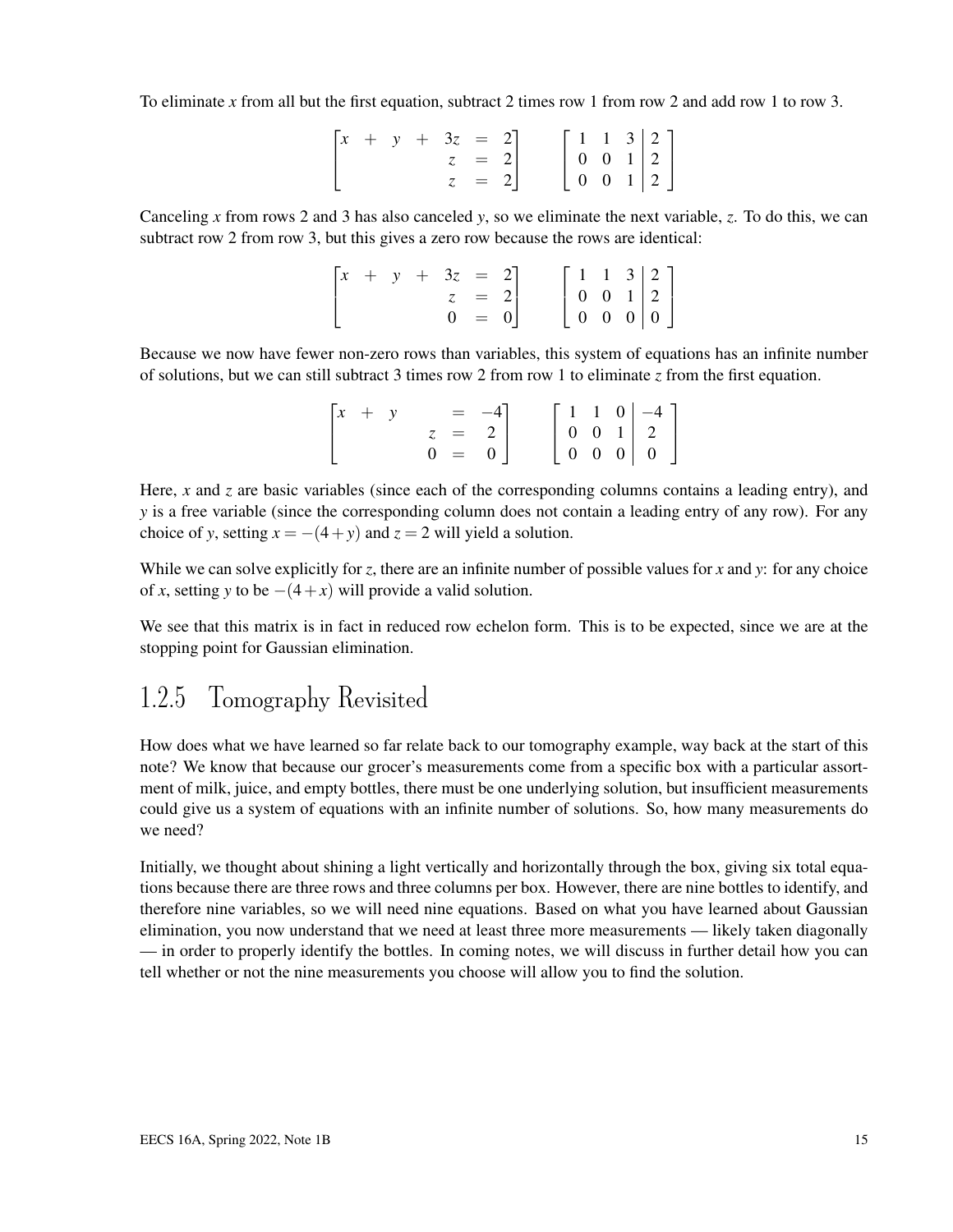## 1.3 Practice Problems

### 1.3.1 Mechanical Practice

Mechanical practice problems are also available in an interactive form on the course website, along with their solutions.

- 1. True or False: A system of 3 equations with 2 free variables has solutions along a line.
- 2. How many solutions does the system of equations have if, after performing Gaussian elimination, the row reduced form of the augmented matrix is  $\begin{bmatrix} 3 & -1 & 2 \\ 0 & 0 & 2 \end{bmatrix}$  $0 \quad 0 \quad 2 \mid 1$  $\rceil$ ?
	- (a) One solution
	- (b) Infinite solutions
	- (c) No solutions
- 3. How many solutions does the system of equations have if, after performing Gaussian elimination, the row reduced form of the augmented matrix is  $\begin{bmatrix} 3 & -1 & 2 \\ 0 & 0 & 0 \end{bmatrix}$  $0 \quad 0 \quad 0 \mid 1$  $\rceil$ ?
	- (a) One solution
	- (b) Infinite solutions
	- (c) No solutions
- 4. True or False: A system of equations with more equations than unknowns will always have either infinite solutions or no solutions.
- 5. Perform Gaussian elimination on the following set of equations to find *x*, *y*, and *z*. Remember to convert it to matrix form!

$$
\begin{cases}\n10x - 6y + 2z = 2 \\
3x + 2y = 10 \\
-5x + 3y - z = 1\n\end{cases}
$$

- (a)  $x = 2, y = 7, z = 4$
- (b)  $x = 0, y = 3, z = 16$
- (c) Infinite solutions
- (d) No solutions

6. Solve this system of equations: 
$$
\begin{cases} 2x + y + 3z = 1 \\ x - y + 4z = 2 \\ x + 8y + z = 1 \end{cases}
$$
  
7. Solve this system of equations: 
$$
\begin{cases} 2x - 16y + 4z = -8 \\ x + 12y + 4z = 6 \\ x + 8y - 2z = 4 \end{cases}
$$